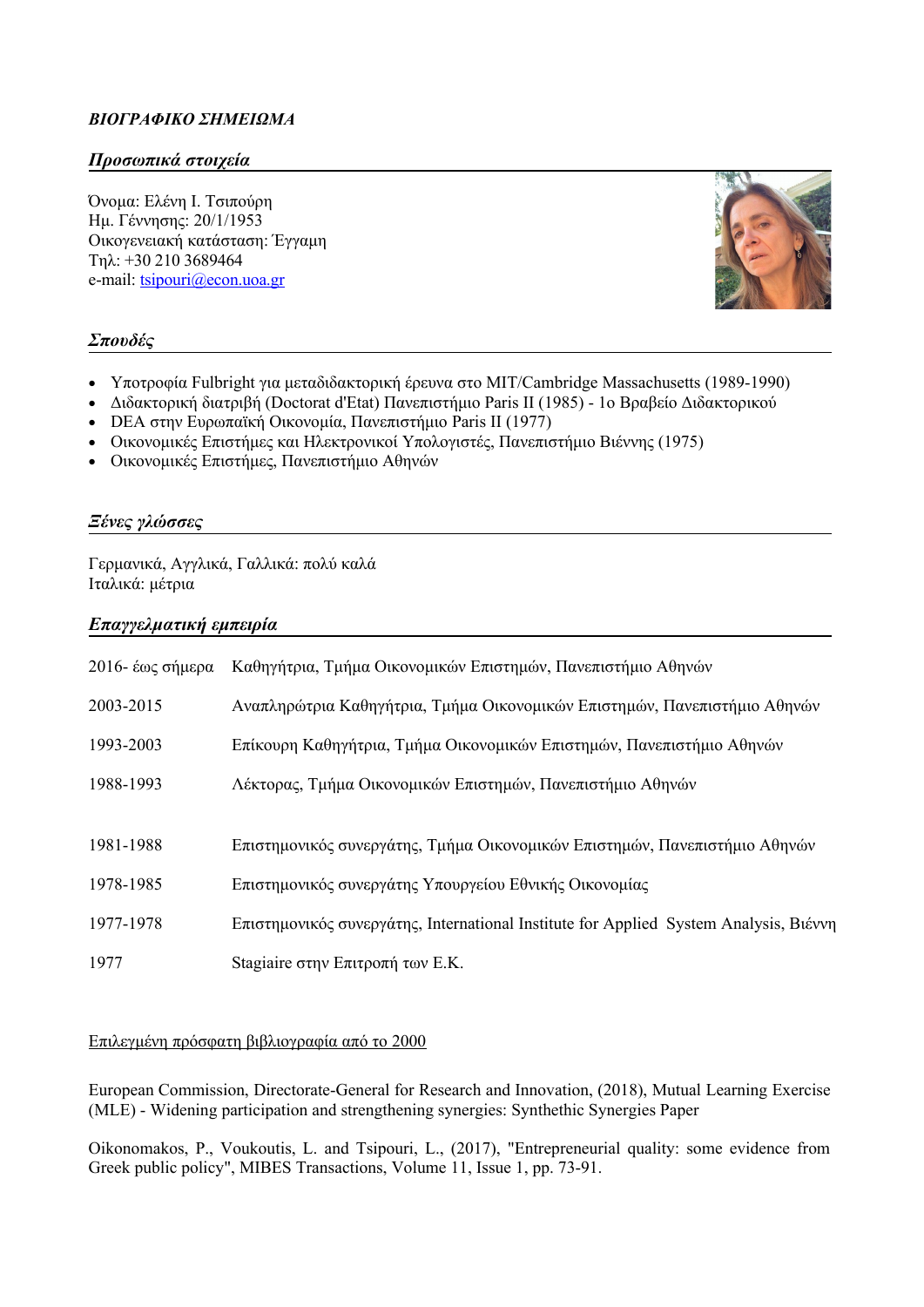Tsipouri, Lena (2017), Innovation Policy in Southern Europe: smart specialisation versus path dependence, In: Radosevic Slavo, Adrian Curaj, Radu Gheorghiou, Liviu Andreescu and Imogen Wade: EU SMART SPECIALIZATION POLICY IN A COMPARATIVE PERSPECTIVE: THE EMERGING ISSUES, Elsevier.

Rodríguez-Pose, A., Boschma, R., Tsipouri, L., Bonaccorsi, A., (2017) The Diffusion Deficit and Economic Convergence. In : Europe's Future: Open innovation, open science, open to the world, , reflections of the RISE group, European Commission, DG Research and Innovation, Brussels, pp. 35-46.

Argyrou, M.D., Bassiakos, Y., Tsipouri, L. (2017) Determinants of the Profitability of Greek Enterprises before and after the Crisis, MIBES Transactions, Vol. 10, Issue 2, pp.122-139.

Balios, D., Thomadakis, S., Tsipouri, L. (2016) Credit rating model development: An ordered analysis based on accounting data, Research in International Business and Finance, Vol. 38, Issue C, pp. 122-136.

Tsipouri, Lena (2015), European Economic Integration, National Documentation Centre, Athens, (in Greek), Electronic Edition, Open Access, <http://epublishing.ekt.gr/el/13898>

Edler J., Rolfstam M., Tsipouri L., Uyarra E. (2014), Risk management in the public procurement of innovation: A Conceptualisation. In: Edquist C, Vonortas NS, Zabala-Iturriagagoitia JM, Edler J "Public Procurement for Innovation. Edward Elgar Publishing".

Tsipouri L., (2013), Public Procurement for Innovation in Greece, with Sophia Athanassopoulou, in "Public procurement for innovation policy: International perspectives", edited by Kalvet, Tarmo, Kattel, Rainer and Lember, Veiko, *Springer*.

Khatib I., Tsipouri L., Bassiakos Y., and Haj-daoud A., (2013), "Innovation in Palestinian Industries: A Necessity for Surviving the Abnormal", *Journal of the Knowledge Economy,* vol. 4, no 4, pp. 492-510.

Tsipouri L. (2012), "Comparing innovation performance and Science in Society in the European member states", *Science and Public Policy special section*, Volume 39, Issue 6, December 2012.

Tsipouri L.,"The Greek crisis: lessons for the future of Europe", in "Informationswissenschaft: Begegnungen mit Wolf Rauch", Otto Petrovic , Christian Schlögl, Gerhard Reichmann (Hgs.), Böhlau Wien, Auflage: 1. Auflage (1. April 2012).

Diversity Research and Policy, A Multidisciplinary Exploration (2012), Ed. Steven Knotter, Rob de Lobel, Vanja Stenjius, Lena Tsipouri, Amsterdam University Press, 2012.

Depledge M.H., Bartonova A., Bastioli C., Bizek V., Brunner P.H., Burke L., Cassar M., Cramer W., Frankl P., Hukkinen J., Karlsson M., Kundzewicz Z.W., Linnerooth-Bayer J., Nilsson K., Schulze E.D., Tsipouri L.J., Tubiana L., van Ypersele J.P. (2011) Environmental research to support the EU 2020 vision, *Report of AG Theme 6.*

Bassiakos, Y., Tsipouri, L., Tsounis, N., (2010), 'Competitiveness and Regional Development in Greece', *International Journal of Financial Economics and Econometrics*, Vol 2, No. 1, 2010: 81-96.

Existe-t-il une gouvernance des systèmes d'innovation en Afrique du Nord et au Moyen-Orient ?, 2010, in Maghreb-Machrek, N° 202, Hiver 2009-2010 (co-authored with Rigas Arvanitis and Hatem M'henni).

Diversity in European regions: Lessons from Germany, with Bellini E., Christova-Balkanska I., Damvakeraki T., Ottaviano G.I.P., Pichler E., Pinelli D., Prarolo G., Steinhardt M., Tsipouri L., in "The Sustainability of Cultural Diversity. Nations, Cities and Organizations", Edited by Janssens M., Bechtoldt M., Ruijter A., Pinelli D., Prarolo G., Stenius V. (2010), Edward Elgar Publishing, 2010.

Book on "Diversity Management in Practice: A Cross Cultural & Multi-disciplinary Annotated Bibliography Addressing Policy and Well-being", S. Kuechler and S. Wallman (eds.), Sussex Academic Press, (2009).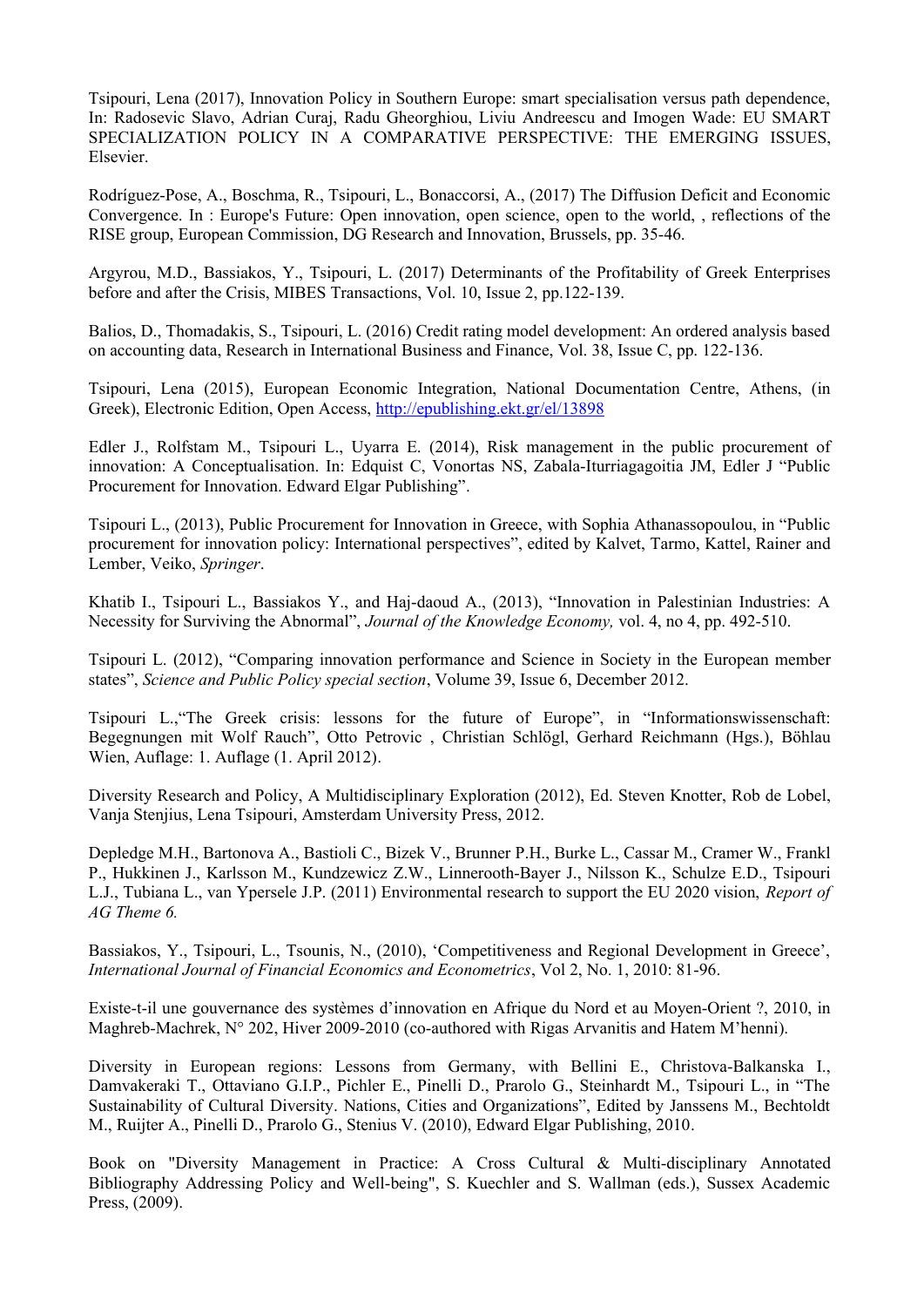Corporate Governance Rating of Family Firms at the Athens Exchange Market, in *Managerial Finance* 2008, vol. 34, no 7 (co-authored with M. Xanthakis and L. Spanos).

Corporate Governance Rating in a Small Open Capital Market, in *ICFAI Journal of Corporate Governance*, vol. V, no 3, July 2006 (co-authored with M. Xanthakis and L. Spanos).

Family Firms and Corporate Governance Rating: The Greek Case (with M. Xanthakis and L. Spanos), 2006 in: Gupta, V., Levenburg, N., Motwani, J. and Schwarz, T. (Ed.), *Compendium of Family Business Models from Around the World*. Hyderabad: ICFAI University Press.

Can less favored regions change their destiny? Lessons from Europe*,* in Fuchs, Gerhard; Shapira Philip (Ed.) Rethinking Regional Innovation and Change: Path Dependency or Regional Breakthrough? (2005), *Series: Economics of Science, Technology and Innovation*, vol. 30, XIX, ISBN: 0-387-23001-7, Springer.

Innovation for European Competitiveness and Cohesion: Opportunities and difficulties of co-evolution (2004) in S*cience and Public Policy*, vol. 31, no. 6, pp. 465-474(10).

Can corporate governance be rated? Ideas based on the Greek experience (2004), in *Journal of Corporate Governance*, vol. 12:1 (co-authored with M. Xanthakis).

Corporate Governance: Notion and Measurement (2003), Papazissis, Athens (co-authored with M. Xanthakis and L. Spanos).

Can the contribution of R&D investment for growth and competitiveness be benchmarked? (2001), in *Science and Public Policy*, vol. 28, no 4.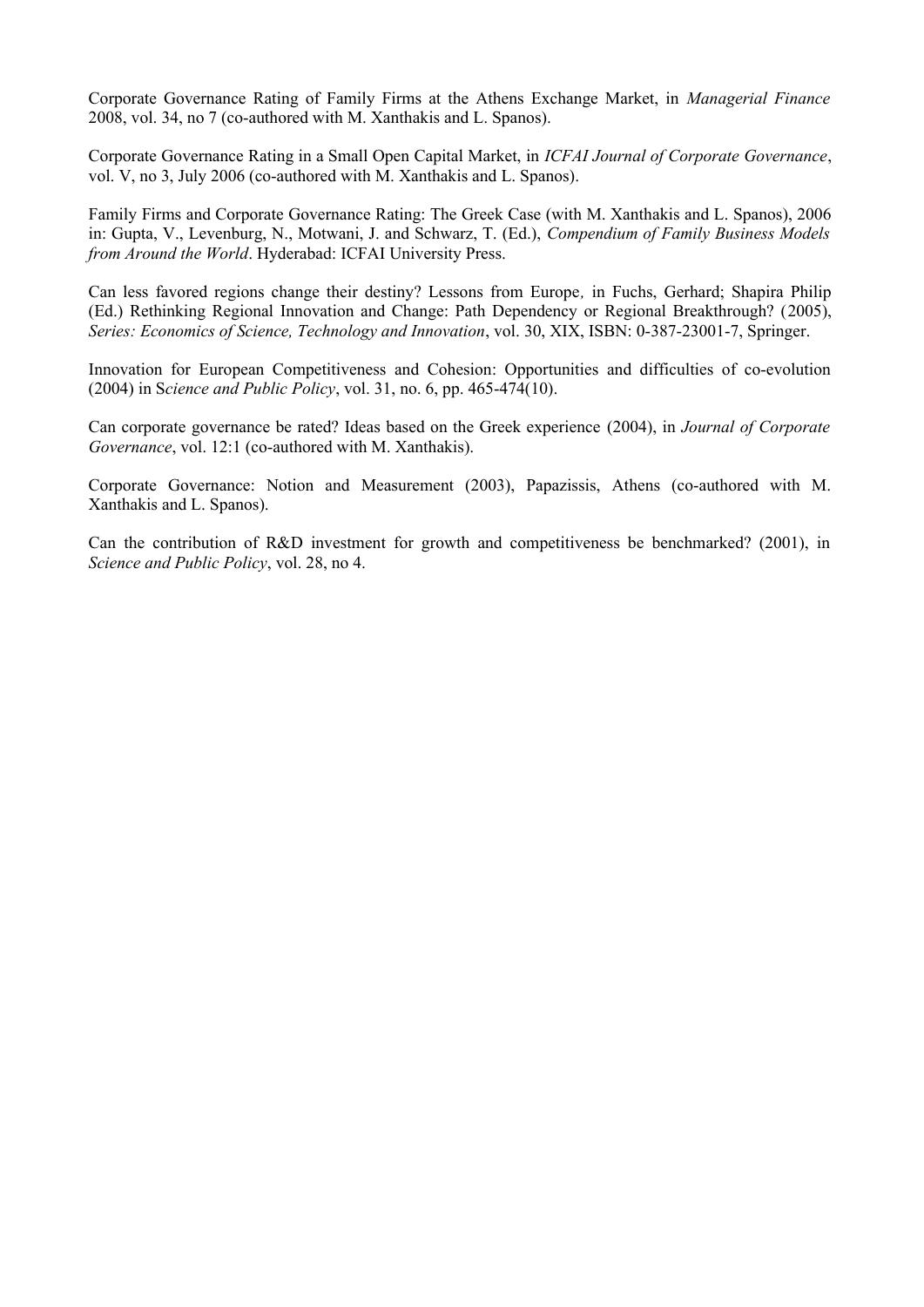#### **Επιλεγμένα σχετικά ερευνητικά έργα από το 2007 ανά θεματικό τομέα**

#### **A: Έρευνα, Καινοτομία και Ανταγωνιστικότητα**

*European Commission, DG Research and Innovation (2018-in progress), Peer review of the Estonian R & I system,* funded by European Commission, coordinated by Technopolis Consulting Group

*R&I Policy Advice to support CELAC countries in addressing the Sustainable Development Goals through research and innovation (2017 –2019*), Lead Expert, Project coordinated by Technopolis France

*A Mutual Learning Exercise Project addressing the growing innovation divide within the European Union* (2017-*2018)* by widening participation to the EU Framework Programmes for research and innovation (FP) and by facilitating the implementation of synergies between Horizon 2020 (H2020) and the European Structural and Investment Funds

*European Union, European Institute of Innovation and Technology (EIT) (2017)* Member of the Validation Panel of the EIT regarding the Assessment of the Implementation of the Knowledge Triangle Integration and Co-location Centres within the EIT and its KICs

*European Union, Joint Research Center (JRC) (2017)* "*JRC Implementation Review"* funded by the European Commission

Member of the Campinas Team in the Consortium on Research & Innovation Cooperation Activities between Brazil and European Union R&I actors, coordinated by SPI (2016 – *2018*)

"*Ex-Post Evaluation of JRC Direct Actions in the 7th (EC and Euratom) Framework Programmes (2007- 2013)"* funded by the European Commission

*Quality Reviewer (2016-17) in "Support data collection and analysis concerning mobility patterns and career paths of researchers" (MORE3)" coordinated by IDEA*

*Quality Reviewer (2015-17): Danube INCO-NET, Coordinator Zentrum fuer Sozialinnovation, Vienna*

*European Commission, DG-RTD (work in progress), Monitoring the evolution and benefits of Responsible Research and Innovation (MoRRi) Task leader and country expert for Greece, funded by the European* Commission DG-RTD coordinated by Technopolis Group

*European Union, Joint Research Center (JRC) (2015)* "*Ex-Post Evaluation of JRC Direct Actions in the 7th (EC and Euratom) Framework Programmes (2007-2013)"* funded by the European Commission

*European Union, Joint Research Center (JRC)* (*2014-2016) "RIO - R&I Country Reports: Greece & Cyprus",* funded by the European Commission

*Member of the Research, Innovation, and Science Policy Expert (RISE) High-Level Group (HLG),* funded by the European Commission, DG Research and Innovation

*General Secretariat for Research and Technology (2015)* support for monitoring the deliverables of the project *"Studies on the assessment of Actions in the area of Research, Technological Development and Innovation"* funded by the GSRT

*European Commission, DG Research and Innovation (2011 - 2013), Chair of the High Level Economic Policy Expert Group on "Innovation for Growth (I4G)",* funded by the European Commission, DG Research and Innovation

*Fostering Evaluation Competencies in Research, Technology and Innovation in the SEE-Region (EVAL INNO),* coordinated by ZSI (2011- 2014)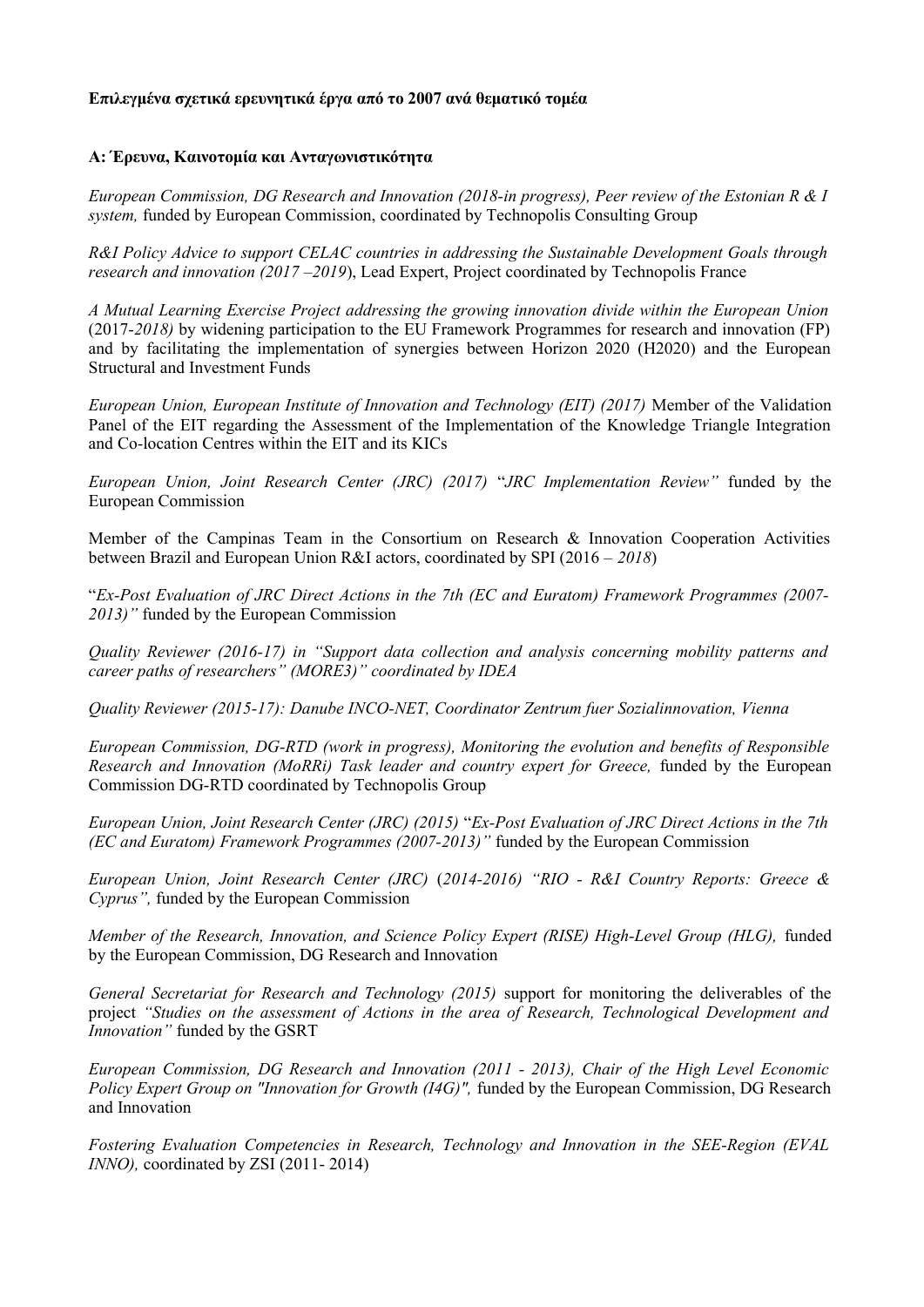*European Commission, DG Research (2011 - 2013), participation in the "Support for continued data collection and analysis concerning mobility patterns and career paths of researchers - MORE 2" as country correspondent for Greece and Cyprus*, funded by the European Commission, DG Research, coordinated by IDEA Belgium

*European Commission, DG Research and Innovation (2011 - 2012), participation in the Environment Advisory Group,* funded by the European Commission, DG Research and Innovation

*European Commission, DG Research & DG IPTS (2011), Specific Contract Specific Contract "Integration of INNO Policy TrendChart with the ERAWATCH (2011 – 2012)*", funded by the European Commission, DG Research & DG IPTS

*European Commission, DG Research (2010-2012), Monitoring study regarding the State Aid Framework for Research, Development and Innovation- R&D&I State Aid Study 2010, funded by the European* Commission, DG Research

*European Commission, DG Enterprise (2010 - 2011), Study on the Compilation of SME policy measures* and assessment of the SBA implementation within the SME performance Review 2010, funded by the European Commission, DG Enterprise

*European Commission, DG Research (2011) Specific Contract "A study in support of the ERA Framework Impact Assessment on gathering an overview and analysis on the way research and research systems are regulated in the EU Member States",* funded by the European Commission, DG Research & DG IPTS

*European Commission, DG Research (2010- 2013) Specific Contract "ERAWATCH International(Phase 2): Research Inventory and Analytical Country Reports", funded by the European* Commission, DG Research

*European Commission, DG Research & DG IPTS (2010-2012) Specific Contract "ERAWATCH International: RESEARCH INVENTORY AND ANALYTICAL COUNTRY REPORTS 2010-11"*, funded by the European Commission, DG Research & DG IPTS

*Interim Evaluation of International Cooperation Activities of the Seventh Framework Programme's Capacities Programme*, funded by the European Commission, DG Research (2010)

*MASIS, Monitoring Policy and Research Activities on Science in Society in Europe, funded by the European* Commission, DG Research (2010-2011)

*Framework Contract for the establishment of a network of external experts - Education, Research, Innovation and the Information society*, funded by the Committee of the Regions, coordinated by Progress Consulting S.r.I. (2009 - 2013)

- *Report on "Effects of education and training, youth and cultural activities with regard to combating poverty and social exclusion",* for The Committee of the Regions, under Order form N° 2561, from 30/10/2009 to 20/01/2010, governed by the provisions of Framework Contract CDR/ETU/12/2009.
- *Report on "Priorities for new strategy for European information society (2010-2015)" (Part 1)*, for The Committee of the Regions, under Order form  $N^{\circ}$  2702, from 12/10/2009 to 25/02/2010, governed by the provisions of Framework Contract CDR/ETU/12/2009.
- *Report on "Priorities for new strategy for European information society (2010-2015)" (Part 2)*, for The Committee of the Regions, under Order form  $N^{\circ}$  2782, from 12/10/2009 to 15/03/2010, governed by the provisions of Framework Contract CDR/ETU/12/2009.
- *Report on "The future "Education Europe" Programme",* for The Committee of the Regions, under Order form  $N^{\circ}$  3658, from 11/11/2011 to 28/11/2011, governed by the provisions of Framework Contract CDR/ETU/12/2009.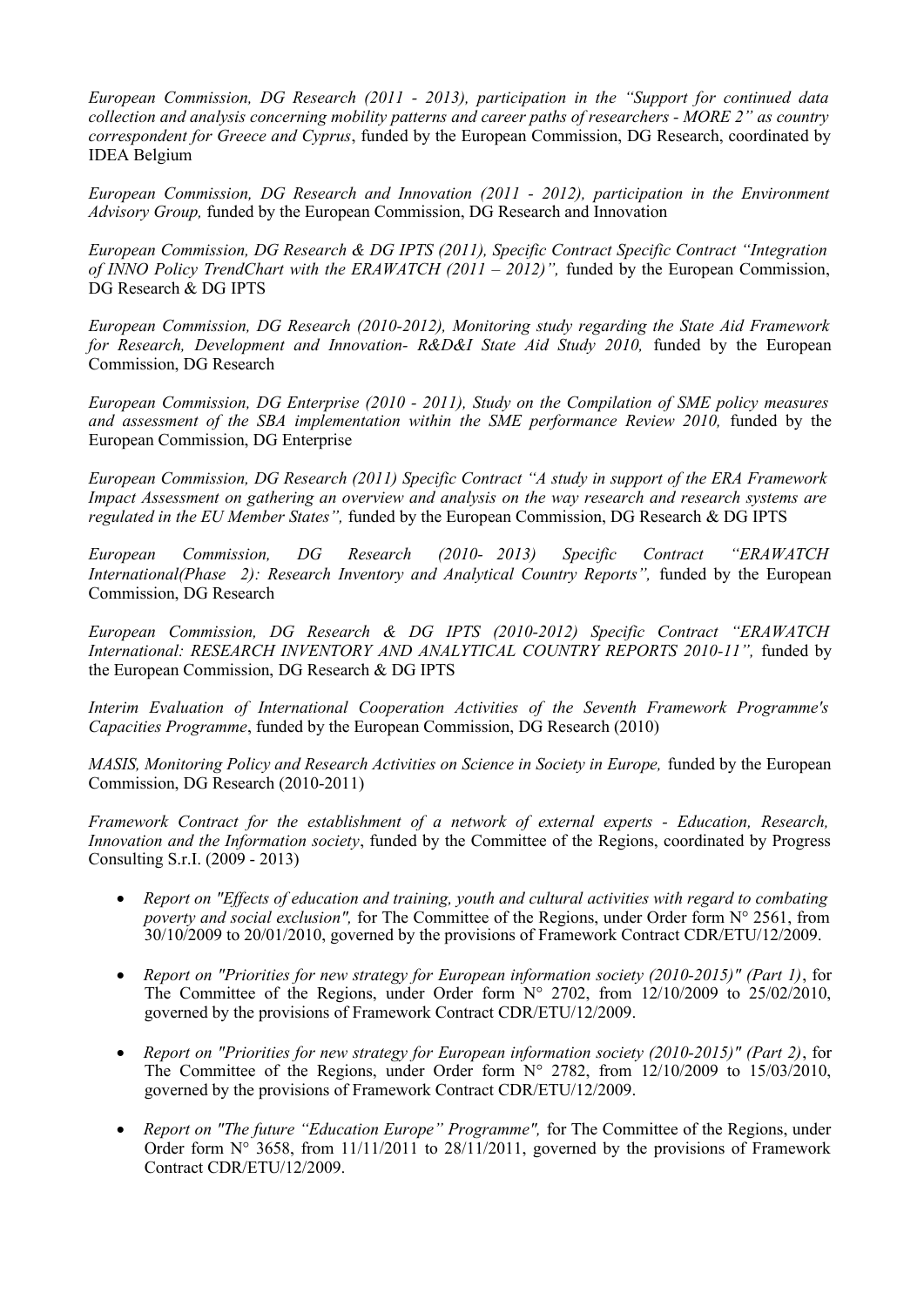• Report on the "Programme for culture and the audiovisual industry 'Creative Europe'", for The Committee of the Regions, under Order form  $N^{\circ}$  3656, from 14/11/2011 to 4/12/2011, governed by the provisions of Framework Contract CDR/ETU/12/2009.

*European Commission, DG Research,* participation to the *Group of Independent Experts for the "Interim Evaluation of the Eurostars Joint Programme*" (2010)

*European Commission, DG Research & DG IPTS (2009) Specific Contract "The European Observatory of the research activity of Universities and National Public Research Funding Agencies",* funded by the European Commission, DG Research & DG IPTS

*Enhancing Science Policy and Management in Albania,* UNESCO (2008 - 2010)

*European Commission, DG Research & DG IPTS (2008 - 2009) Specific Contract "Erawatch analytical policy mix reports 2009",* funded by the European Commission, DG Research & DG IPTS

European Commission, DG Research (2008) *Ex-Post Evaluation of JRC direct actions in the 6th Framework Programmes 2002-2006*

European Commission, DG Research (2008-2009), participation to the *Expert Group for the Follow up of the revised Lisbon Strategy (LEG)*

European Commission, DG Research (2008-2009), Risk M*anagement in public technology procurement*

European Commission, DG Enterprise (2008) *New or better innovation support mechanisms IPTS, Specific Contract "ERAWATCH Country Reports - Cyprus 2008"*

European Commission, DG JRC, IPTS (2008-2009) *Specific Contract "Extension of country coverage of the ERAWATCH research inventory to selected EU Neighbourhood Countries" (Morocco, Tunisia, Jordan, Egypt, FYROM, Ukraine)*

*Participation in ERAWATCH* (provide information on national research policies, structures, programmes and organisations) and *QANA (Quality Assurance Networking Activity*), project coordinated by Technopolis, funded by IPTS (2006-2009)

*Charting Future Trends in European Innovation Policy (INNOPOLICYWATCH),* Research Director, coordinated by Intrasoft International S.A., funded by the European Commission (2007-2010)

Medibtikar (2006-2011), Instrument to stimulate innovation in Mediterranean Countries, coordinated by Intrasoft International, European Commission, EuropeAid

#### **B: Κοινωνία της πληροφορίας**

Member of the winning consortium on *Transforming regions and cities into launch pads of digital transformation and industrial modernisation*, coordinated by Technopolis Belgium (2018-in progress)

EuroCommerce and UNI Europa (2017), *Labour market analysis in the commerce sector: which are the key challenges and factors of change? E-Commerce issues*, Report on Greece, Study coordinated by IDEA Consult

*Study on Impact Assessment for ICT in FP8 and CIP II 2010 - SMART 2010/0057*, coordinated by Deloitte, funded by European Commission - DG INFSO (2010-2011)

*Multiple Framework Contracts for the provision of Impact Assessment and Evaluation-related services. Lot 4 – Provision of impact assessment and/or ex-ante evaluation tasks in the sphere of ICT deployment, innovation, public services and quality of life,* coordinated by Deloitte, funded by European Commission - DG INFSO (2009-2011)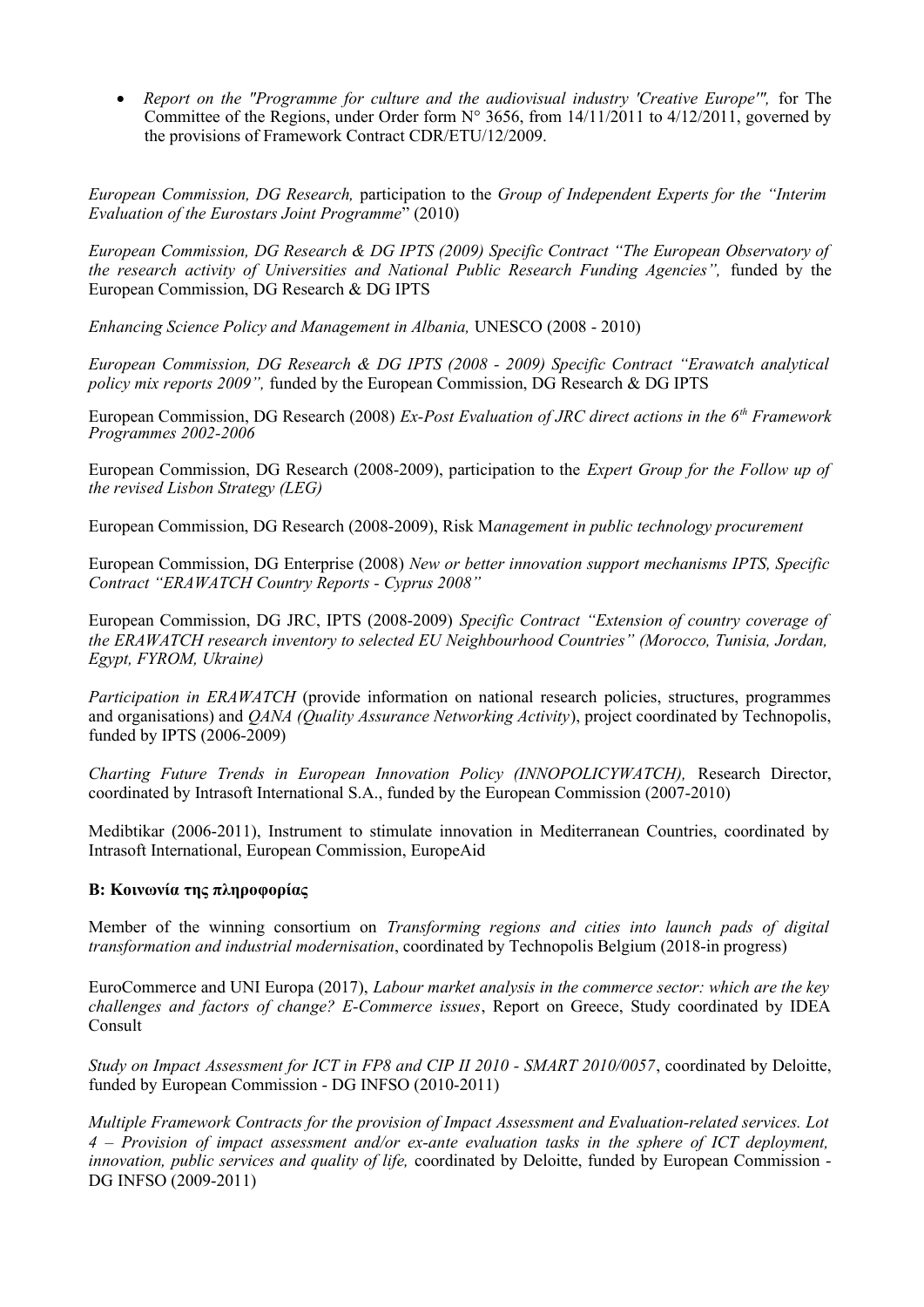### **Γ: Περιφερειακή ανάπτυξη**

*European Commission, EASME (2018-in progress), Fostering collaboration through mapping, analysing and interlinking of European Entrepreneurial Regions*, funded by European Commission, coordinated by Technopolis Consulting Group

*European Commission, DG Regional and Urban Policy* (2018-in progress), *Pilot project measuring what matters to EU citizens: social progress in the european regions*, funded by European Commission, coordinated by Intrasoft

*Study on the extent to which and how Member States used the European Social Fund and the European Regional Development Fund in the programming periods 2007-2013 and 2014-2020 to support their justice system (2017 – 2018)* Case study Greece, coordinated by consortium led by Optimity Advisors

*Support of ESI Funds to the implementation of the Country-Specific Recommendations (CSRs) and to structural reforms in the Member States of the EU (2016) Coordinator Ismeri*

*European Commission, DG- Regio (2014-15), Ex post' evaluation of cohesion policy programmes 2007– 2013 financed by the European Regional Development Fund (ERDF) and Cohesion Fund (CF) Scientific Responsibility for Greece,* funded by the European Commission DG- Regio coordinated by Analysis for Economic Decisions – ADE

*European Commission, DG- Regio (2015), Ex post evaluation of Cohesion Policy programmes 2007-* 2013, focusing on the ERDF and CF; Work Package 13: Geography of expenditure, funded by the European Commission DG- Regio coordinated by Wiiw-ISMERI

*Ex post evaluation of Cohesion Policy programmes 2007-2013 financed by the ERDF and the Cohesion Fund (2015), Case Studies Greece and Cyprus,*

*Case Study Greece (2015-2016), Ex post evaluation of Cohesion Policy programmes 2007-2013, financed by the European Regional Development Fund (ERDF), the European Social Fund (ESF) and the Cohesion Fund (CF) , Work Package 12: Delivery system European Commission, Directorate General for Regional and Urban Policy, (2016): Evaluation Helpdesk, Coordination KPMG Prognos*

*European Commission, Directorate General for Regional and Urban Policy, (2015): Ex Post Evaluation of Cohesion Policy Programm, Work Package 11: Territorial Cooperation, Coordination ADE-Applica*

*National correspondent for Greece and Cyprus (2015), Ex post evaluation of Cohesion Policy programmes 2007-2013, focusing on the European Regional Development Fund (ERDF) and Cohesion Fund (CF) Work Package 13: Geography of expenditure, Coordination Vienna Institute for International Economic Studies*

*European Commission, Directorate General for Regional and Urban Policy, (2015 work in progress): Evaluation Helpdesk' to the Commission that will review the 2014-2020 evaluation plans, identify evaluations undertaken by Managing Authorities in 2015-2019, review a sample of evaluations and provide support to Member States in refining their evaluation plans, designing and managing evaluations in the programming period 2014-2020 and for Operational Programmes co-financed by the ERDF, CF and ESF (including the YEI – Youth Employment Initiative), , Coordination Applica*

*European Commission, Directorate General for Regional and Urban Policy, (2015), Assistance to the contracting party with opinion and advice on the implementation of the smart specialisation strategy in Greece*